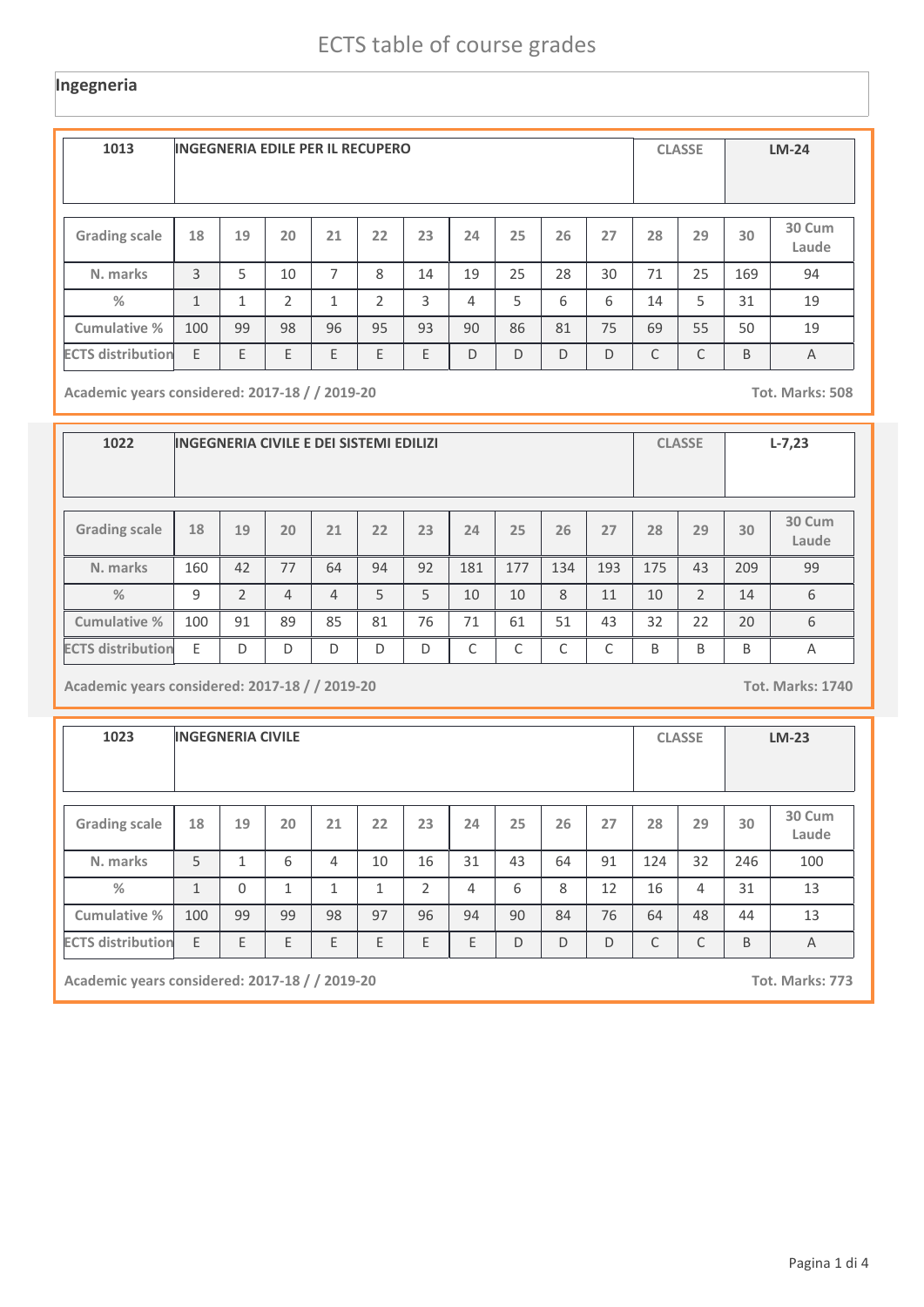# ECTS table of course grades

| 1024                     | <b>INGEGNERIA CIVILE</b> |                |                |                |    |    |     |     |     |     | <b>CLASSE</b> |                | $L - 7$ |                 |
|--------------------------|--------------------------|----------------|----------------|----------------|----|----|-----|-----|-----|-----|---------------|----------------|---------|-----------------|
| <b>Grading scale</b>     | 18                       | 19             | 20             | 21             | 22 | 23 | 24  | 25  | 26  | 27  | 28            | 29             | 30      | 30 Cum<br>Laude |
| N. marks                 | 160                      | 42             | 77             | 64             | 94 | 92 | 181 | 177 | 134 | 193 | 175           | 43             | 209     | 99              |
| $\frac{9}{6}$            | 9                        | $\mathfrak{D}$ | $\overline{4}$ | $\overline{4}$ | 5  | 5  | 10  | 10  | 8   | 11  | 10            | $\overline{2}$ | 14      | 6               |
| <b>Cumulative %</b>      | 100                      | 91             | 89             | 85             | 81 | 76 | 71  | 61  | 51  | 43  | 32            | 22             | 20      | 6               |
| <b>ECTS distribution</b> | E                        | D              | D              | D              | D  | D  | C   | C   | C   | C   | B             | B              | B       | $\overline{A}$  |

**Academic years considered: 2017-18 / / 2019-20 Tot. Marks: 1740**

**1032 INGEGNERIA ELETTRONICA E INFORMATICA CLASSE L-8 Grading scale 18 N. marks Cumulative % %** 188 **19** 54 **20** 162 **<sup>21</sup> <sup>22</sup> <sup>23</sup> <sup>24</sup> <sup>25</sup> <sup>26</sup> <sup>27</sup> <sup>28</sup> <sup>29</sup> 30 Cum Laude** 125 | 121 | 117 | 184 | 170 | 208 | 210 | 246 | 73 | 368 | 141 **30** 368 8 2 7 5 5 5 8 7 9 9 10 3 16 6 100 92 90 83 78 73 68 60 53 44 35 25 22 6 **ECTS distribution** E E D D D D C C C C B B B A

**Academic years considered: 2017-18 / / 2019-20 Tot. Marks: 2367**

**1033 INGEGNERIA ELETTRONICA CLASSE LM-29 Grading scale 18 N. marks Cumulative % %** 0 **19** 0 **20** 0 **<sup>21</sup> <sup>22</sup> <sup>23</sup> <sup>24</sup> <sup>25</sup> <sup>26</sup> <sup>27</sup> <sup>28</sup> <sup>29</sup> 30 Cum Laude** 1 0 0 0 0 0 0 0 1 0 1 1 **30** 1 0 0 0 25 0 0 0 0 0 0 0 25 0 25 25 100 100 100 100 75 75 75 75 75 75 75 50 50 25 **ECTS distribution** D D D D D D D C C B A

**Academic years considered: 2017-18 / / 2019-20 Tot. Marks: 4**

| 1034                     | <b>INGEGNERIA ELETTRONICA PER L'INDUSTRIA</b> |          |          |     |          |          |          |          |              |              | <b>CLASSE</b> |          | $LM-29$      |                 |
|--------------------------|-----------------------------------------------|----------|----------|-----|----------|----------|----------|----------|--------------|--------------|---------------|----------|--------------|-----------------|
| <b>Grading scale</b>     | 18                                            | 19       | 20       | 21  | 22       | 23       | 24       | 25       | 26           | 27           | 28            | 29       | 30           | 30 Cum<br>Laude |
| N. marks                 | $\Omega$                                      | $\Omega$ | $\Omega$ | 1   | $\Omega$ | $\Omega$ | $\Omega$ | $\Omega$ | $\Omega$     | $\mathbf{0}$ | $\mathbf{1}$  | $\Omega$ | $\mathbf{1}$ | 1               |
| %                        | $\Omega$                                      | $\Omega$ | $\Omega$ | 25  | $\Omega$ | $\Omega$ | $\Omega$ | $\Omega$ | $\Omega$     | $\Omega$     | 25            | $\Omega$ | 25           | 25              |
| Cumulative %             | 100                                           | 100      | 100      | 100 | 75       | 75       | 75       | 75       | 75           | 75           | 75            | 50       | 50           | 25              |
| <b>ECTS distribution</b> |                                               |          |          | D   | D        | D        | D        | D        | $\mathsf{D}$ | D            | C             | C        | B            | A               |

**Academic years considered: 2017-18 / / 2019-20 Tot. Marks: 4**

Pagina 2 di 4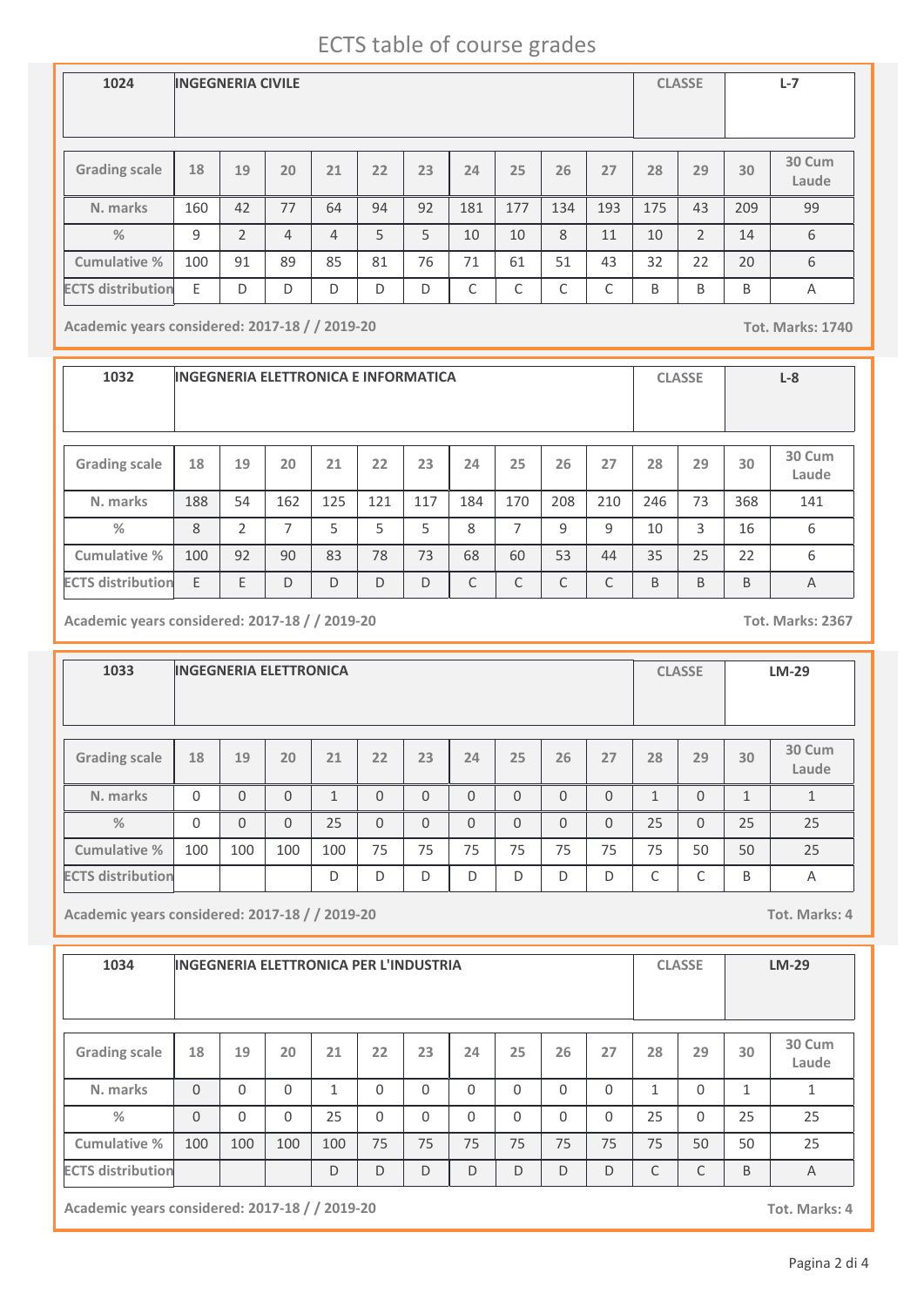# ECTS table of course grades

| 1042                     | <b>INGEGNERIA NAVALE</b> |    |     |                |     |     |     |     |     |     |     | <b>CLASSE</b> |     | $L-9$           |
|--------------------------|--------------------------|----|-----|----------------|-----|-----|-----|-----|-----|-----|-----|---------------|-----|-----------------|
| <b>Grading scale</b>     | 18                       | 19 | 20  | 21             | 22  | 23  | 24  | 25  | 26  | 27  | 28  | 29            | 30  | 30 Cum<br>Laude |
| N. marks                 | 187                      | 70 | 136 | 100            | 154 | 124 | 230 | 188 | 267 | 236 | 304 | 80            | 422 | 127             |
| $\frac{9}{6}$            | 7                        | 3  | 5   | $\overline{4}$ | 6   | 5   | 9   | 7   | 10  | 9   | 12  | 3             | 15  | 5               |
| <b>Cumulative %</b>      | 100                      | 93 | 90  | 85             | 81  | 75  | 70  | 61  | 54  | 44  | 35  | 23            | 20  | 5               |
| <b>ECTS</b> distribution | E                        | E  | D   | D              | D   | D   | D   | C   | ┌   | C   | B   | B             | B   | A               |

**Academic years considered: 2017-18 / / 2019-20 Tot. Marks: 2625**

**1043 SCIENZE E TECNOLOGIE DELLA NAVIGAZIONE CLASSE L-28 Grading scale 18 N. marks Cumulative % %** 51 **19** 25 **20** 54 **<sup>21</sup> <sup>22</sup> <sup>23</sup> <sup>24</sup> <sup>25</sup> <sup>26</sup> <sup>27</sup> <sup>28</sup> <sup>29</sup> 30 Cum Laude** 47 | 68 | 77 | 119 | 137 | 174 | 195 | 152 | 27 | 202 | 94 **30** 202 4  $2$   $4$   $3$   $5$   $5$   $8$   $10$   $12$   $13$   $11$   $2$   $14$   $7$ 100 96 94 90 87 82 77 69 59 47 34 23 21 7 **ECTS distribution** E E E D D D D C C C B B B A

**Academic years considered: 2017-18 / / 2019-20 Tot. Marks: 1422**

**1052 INGEGNERIA INDUSTRIALE CLASSE L-9 Grading scale 18 N. marks Cumulative % %** 187 **19** 70 **20** 136 **<sup>21</sup> <sup>22</sup> <sup>23</sup> <sup>24</sup> <sup>25</sup> <sup>26</sup> <sup>27</sup> <sup>28</sup> <sup>29</sup> 30 Cum Laude** 100 | 154 | 124 | 230 | 188 | 267 | 236 | 304 | 80 | 422 | 127 **30** 422 7 3 3 4 6 5 9 7 10 9 12 3 15 5 100 | 93 | 90 | 85 | 81 | 75 | 70 | 61 | 54 | 44 | 35 | 23 | 20 | 5 ECTS distribution E E D D D D D D D C C C B B B A

**Academic years considered: 2017-18 / / 2019-20 Tot. Marks: 2625**

| 1053                     |          |          | <b>INGEGNERIA DEI MATERIALI</b> |          |          |          |          |          |          |                |          | <b>CLASSE</b> |          | <b>LM-53</b>    |
|--------------------------|----------|----------|---------------------------------|----------|----------|----------|----------|----------|----------|----------------|----------|---------------|----------|-----------------|
| <b>Grading scale</b>     | 18       | 19       | 20                              | 21       | 22       | 23       | 24       | 25       | 26       | 27             | 28       | 29            | 30       | 30 Cum<br>Laude |
| N. marks                 | $\Omega$ | $\Omega$ | $\Omega$                        | $\Omega$ | $\Omega$ | $\Omega$ | $\Omega$ | $\Omega$ | $\Omega$ | $\mathbf{1}$   | $\Omega$ | $\Omega$      | $\Omega$ | $\mathbf 0$     |
| $\%$                     | $\Omega$ | $\Omega$ | $\Omega$                        | $\Omega$ | $\Omega$ | $\Omega$ | $\Omega$ | $\Omega$ | 0        | 100            | $\Omega$ | $\mathbf{0}$  | $\Omega$ | $\mathbf 0$     |
| Cumulative %             | 100      | 100      | 100                             | 100      | 100      | 100      | 100      | 100      | 100      | 100            | $\Omega$ | $\Omega$      | $\Omega$ | $\mathbf 0$     |
| <b>ECTS distribution</b> |          |          |                                 |          |          |          |          |          |          | $\overline{A}$ | A        | A             | A        | A               |

**Academic years considered: 2017-18 / / 2019-20 Tot. Marks: 1**

Pagina 3 di 4